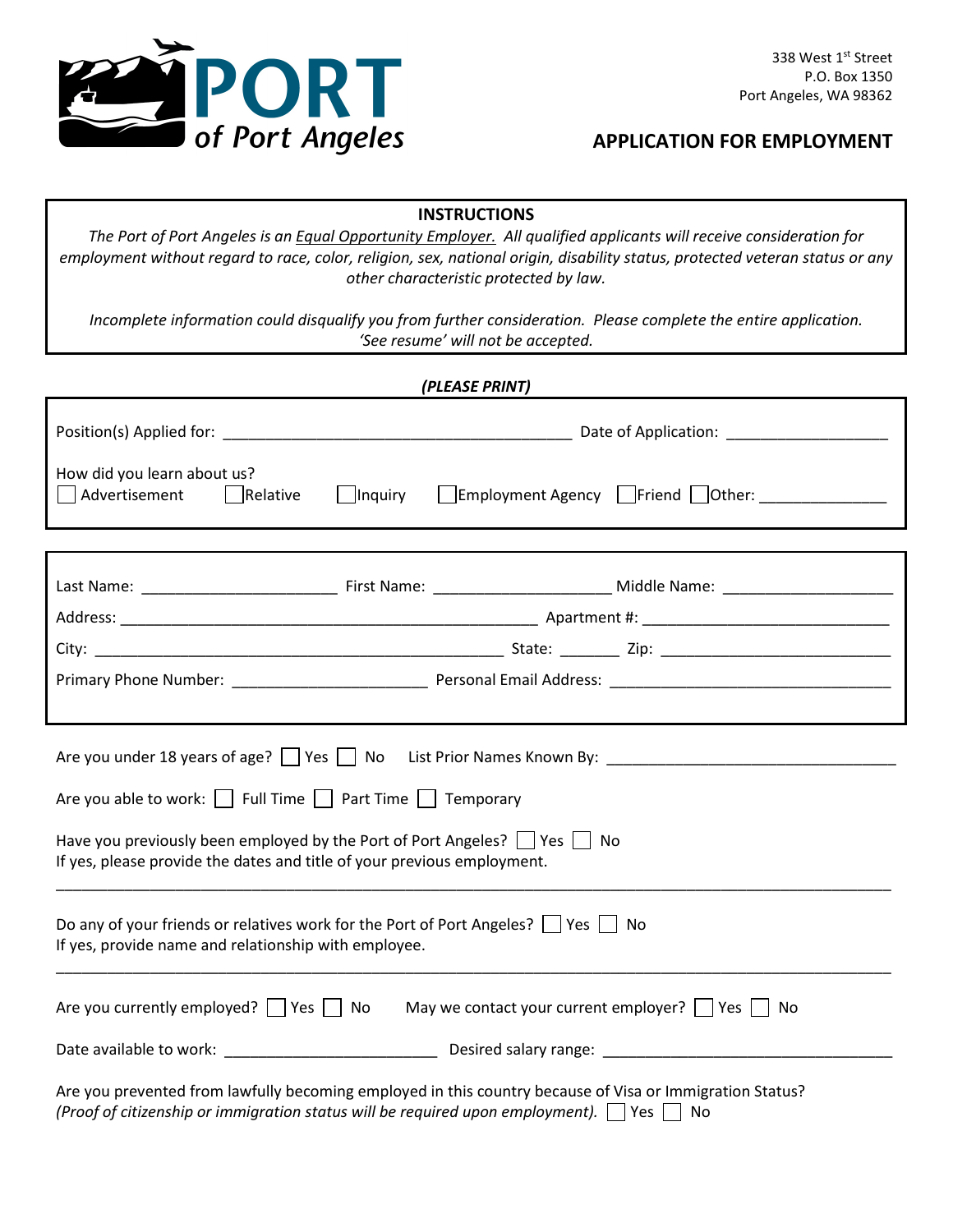### **EDUCATION**

Circle the highest grade completed: 8 9 10 11 12 Some College AA/AS Bachelors Masters PhD

High School Graduate or GED? Yes No

| Name of high school,<br>college or vocational school<br>& location | Academic Major,<br>Skill or Trade | Number of Years<br>Attended | Degree<br>Earned |
|--------------------------------------------------------------------|-----------------------------------|-----------------------------|------------------|
|                                                                    |                                   |                             |                  |
|                                                                    |                                   |                             |                  |
|                                                                    |                                   |                             |                  |
|                                                                    |                                   |                             |                  |

#### **MILITARY SERVICE**

| <b>Branch</b>     | Date From: | Date To: | Rank at Discharge |
|-------------------|------------|----------|-------------------|
|                   |            |          |                   |
|                   |            |          |                   |
| Responsibilities: |            |          |                   |
|                   |            |          |                   |
|                   |            |          |                   |
|                   |            |          |                   |
|                   |            |          |                   |
|                   |            |          |                   |
|                   |            |          |                   |

### **SKILLS & LICENSES**

Describe any training, licenses, skills and civic, professional, trade, business or extra-curricular activities relative to this position:

**\_\_\_\_\_\_\_\_\_\_\_\_\_\_\_\_\_\_\_\_\_\_\_\_\_\_\_\_\_\_\_\_\_\_\_\_\_\_\_\_\_\_\_\_\_\_\_\_\_\_\_\_\_\_\_\_\_\_\_\_\_\_\_\_\_\_\_\_\_\_\_\_\_\_\_\_\_\_\_\_\_\_\_\_\_\_\_\_\_\_\_\_\_\_\_\_\_\_**

**\_\_\_\_\_\_\_\_\_\_\_\_\_\_\_\_\_\_\_\_\_\_\_\_\_\_\_\_\_\_\_\_\_\_\_\_\_\_\_\_\_\_\_\_\_\_\_\_\_\_\_\_\_\_\_\_\_\_\_\_\_\_\_\_\_\_\_\_\_\_\_\_\_\_\_\_\_\_\_\_\_\_\_\_\_\_\_\_\_\_\_\_\_\_\_\_\_\_**

**\_\_\_\_\_\_\_\_\_\_\_\_\_\_\_\_\_\_\_\_\_\_\_\_\_\_\_\_\_\_\_\_\_\_\_\_\_\_\_\_\_\_\_\_\_\_\_\_\_\_\_\_\_\_\_\_\_\_\_\_\_\_\_\_\_\_\_\_\_\_\_\_\_\_\_\_\_\_\_\_\_\_\_\_\_\_\_\_\_\_\_\_\_\_\_\_\_\_**

**\_\_\_\_\_\_\_\_\_\_\_\_\_\_\_\_\_\_\_\_\_\_\_\_\_\_\_\_\_\_\_\_\_\_\_\_\_\_\_\_\_\_\_\_\_\_\_\_\_\_\_\_\_\_\_\_\_\_\_\_\_\_\_\_\_\_\_\_\_\_\_\_\_\_\_\_\_\_\_\_\_\_\_\_\_\_\_\_\_\_\_\_\_\_\_\_\_\_**

**\_\_\_\_\_\_\_\_\_\_\_\_\_\_\_\_\_\_\_\_\_\_\_\_\_\_\_\_\_\_\_\_\_\_\_\_\_\_\_\_\_\_\_\_\_\_\_\_\_\_\_\_\_\_\_\_\_\_\_\_\_\_\_\_\_\_\_\_\_\_\_\_\_\_\_\_\_\_\_\_\_\_\_\_\_\_\_\_\_\_\_\_\_\_\_\_\_\_**

**\_\_\_\_\_\_\_\_\_\_\_\_\_\_\_\_\_\_\_\_\_\_\_\_\_\_\_\_\_\_\_\_\_\_\_\_\_\_\_\_\_\_\_\_\_\_\_\_\_\_\_\_\_\_\_\_\_\_\_\_\_\_\_\_\_\_\_\_\_\_\_\_\_\_\_\_\_\_\_\_\_\_\_\_\_\_\_\_\_\_\_\_\_\_\_\_\_\_**

**\_\_\_\_\_\_\_\_\_\_\_\_\_\_\_\_\_\_\_\_\_\_\_\_\_\_\_\_\_\_\_\_\_\_\_\_\_\_\_\_\_\_\_\_\_\_\_\_\_\_\_\_\_\_\_\_\_\_\_\_\_\_\_\_\_\_\_\_\_\_\_\_\_\_\_\_\_\_\_\_\_\_\_\_\_\_\_\_\_\_\_\_\_\_\_\_\_\_**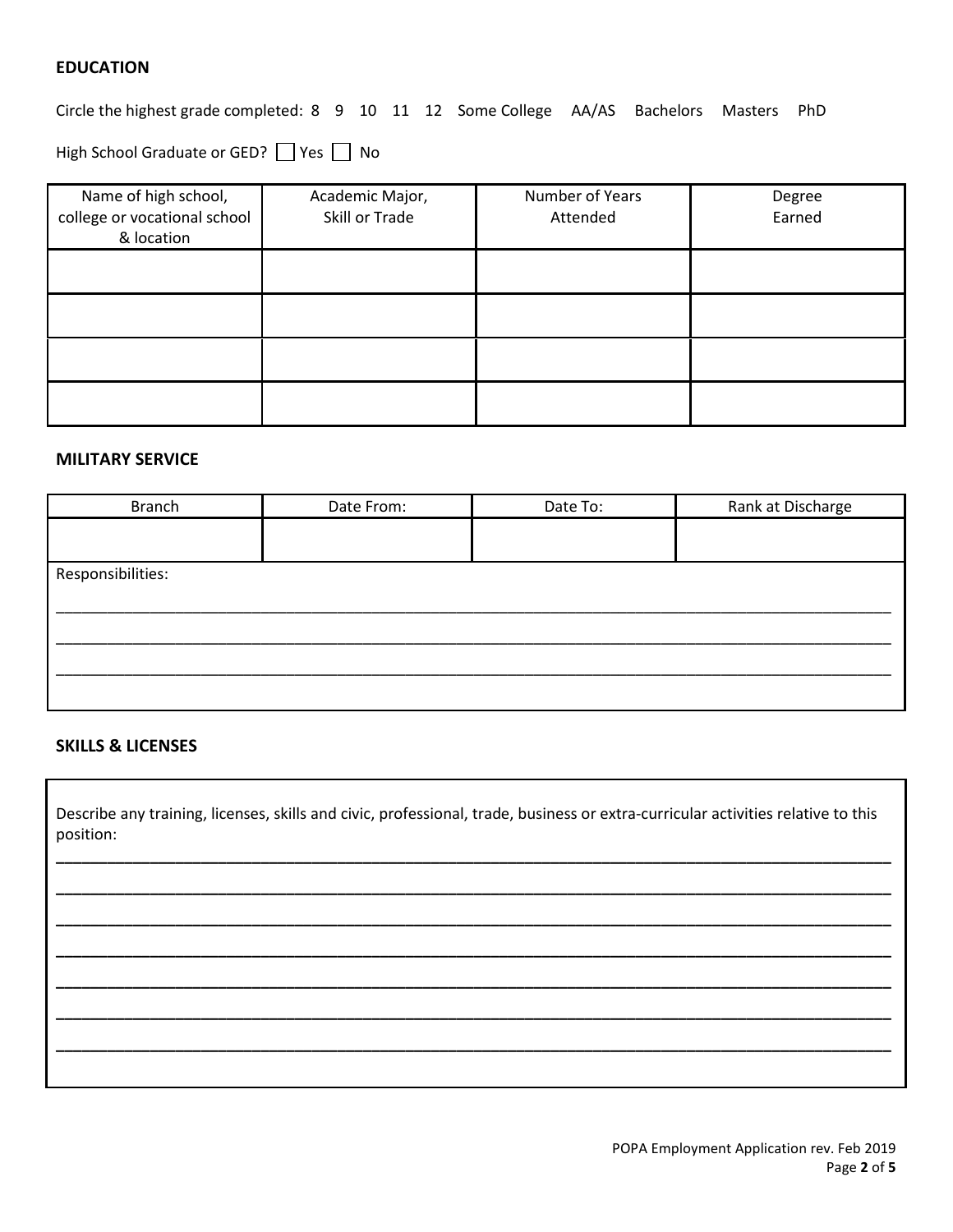**WORK HISTORY** *Start with your present or last job. Include any job related military service assignments and volunteer activities. You may exclude organizations which indicate race, color, religion, gender, national origin, disabilities or other protected status.*

| Dates of Employment (Month/Year)                         | Title of Position:                                  |
|----------------------------------------------------------|-----------------------------------------------------|
| <b>Employer Name</b>                                     | Employer Address & Phone Number:                    |
| Name and Title of Immediate Supervisor:                  | Reason for leaving:                                 |
| May we contact your previous supervisor for a reference? | If no, please explain.<br>Yes $\vert \ \vert$<br>No |
| Description of Work Performed:                           |                                                     |

| Dates of Employment (Month/Year)                         | Title of Position:                  |
|----------------------------------------------------------|-------------------------------------|
| <b>Employer Name</b>                                     | Employer Address & Phone Number:    |
| Name and Title of Immediate Supervisor:                  | Reason for leaving:                 |
| May we contact your previous supervisor for a reference? | If no, please explain.<br>No<br>Yes |
| Description of Work Performed:                           |                                     |
|                                                          |                                     |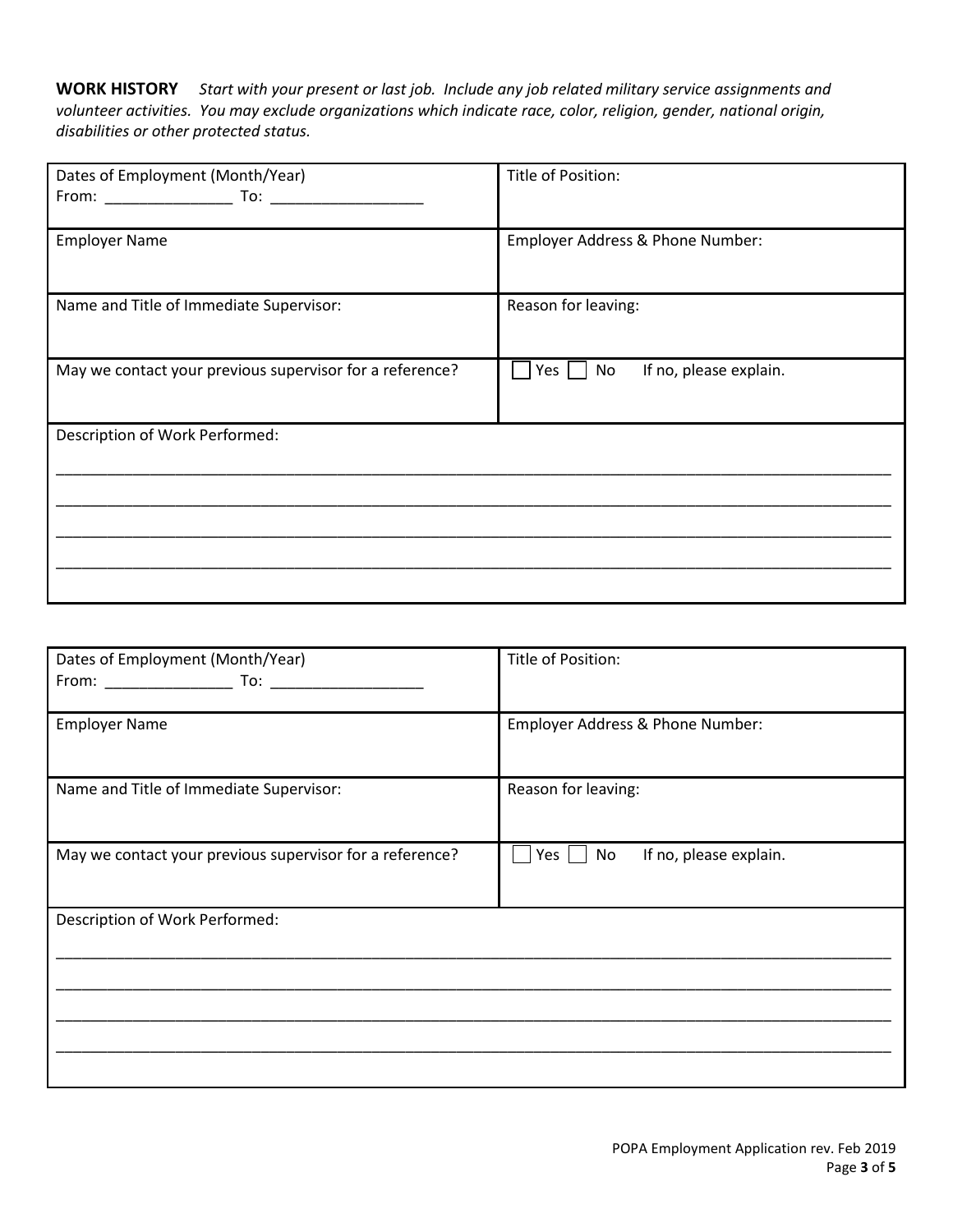#### **WORK HISTORY CONTINUED…**

| Dates of Employment (Month/Year)                         | Title of Position:                  |
|----------------------------------------------------------|-------------------------------------|
| <b>Employer Name</b>                                     | Employer Address & Phone Number:    |
| Name and Title of Immediate Supervisor:                  | Reason for leaving:                 |
| May we contact your previous supervisor for a reference? | If no, please explain.<br>Yes<br>No |
| Description of Work Performed:                           |                                     |
|                                                          |                                     |

| Dates of Employment (Month/Year)                         | Title of Position:                           |
|----------------------------------------------------------|----------------------------------------------|
|                                                          |                                              |
| <b>Employer Name</b>                                     | Employer Address & Phone Number:             |
| Name and Title of Immediate Supervisor:                  | Reason for leaving:                          |
| May we contact your previous supervisor for a reference? | If no, please explain.<br>Yes $  \;  $<br>No |
| Description of Work Performed:                           |                                              |
|                                                          |                                              |
|                                                          |                                              |